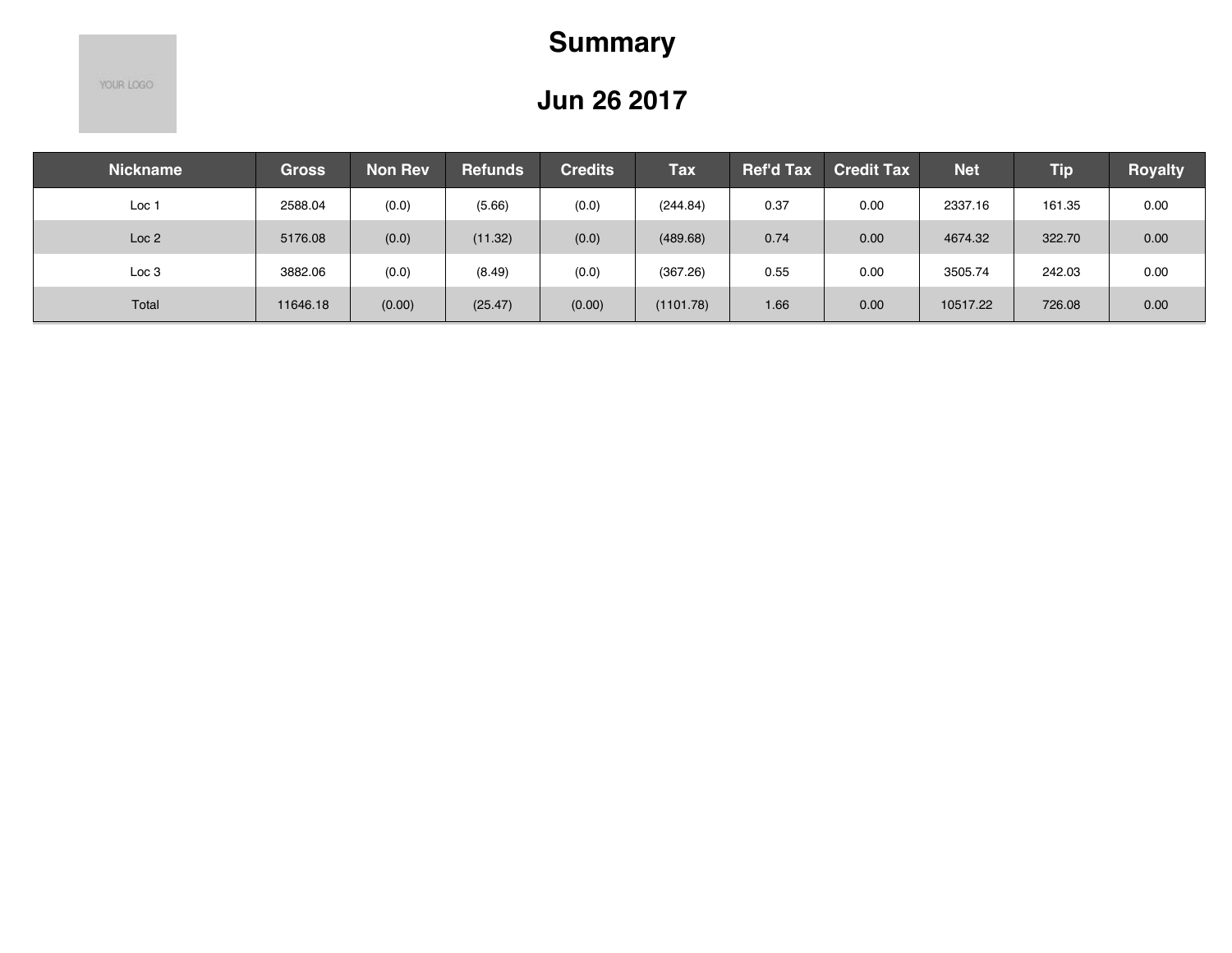# **Summary**

YOUR LOGO

#### **Jun 20 12AM - Jun 27 12AM**

| <b>Nickname</b>  | <b>Gross</b> | Non Rev | <b>Refunds</b> | <b>Credits</b> | <b>Tax</b> | <b>Ref'd Tax</b> | <b>Credit Tax</b> | <b>Net</b> | <b>Tip</b> | <b>Royalty</b> |
|------------------|--------------|---------|----------------|----------------|------------|------------------|-------------------|------------|------------|----------------|
| Loc 1            | 18116.28     | (0.0)   | (39.62)        | (0.0)          | (1713.88)  | 2.59             | 0.00              | 16360.12   | 1129.45    | 0.00           |
| Loc <sub>2</sub> | 36232.56     | (0.0)   | (79.24)        | (0.0)          | (3427.76)  | 5.18             | 0.00              | 32720.24   | 2258.90    | 0.00           |
| Loc 3            | 27174.42     | (0.0)   | (59.43)        | (0.0)          | (2570.82)  | 3.85             | 0.00              | 24540.18   | 1694.21    | 0.00           |
| Total            | 81523.26     | (0.00)  | (178.29)       | (0.00)         | (7712.46)  | 11.62            | 0.00              | 73620.54   | 5082.56    | 0.00           |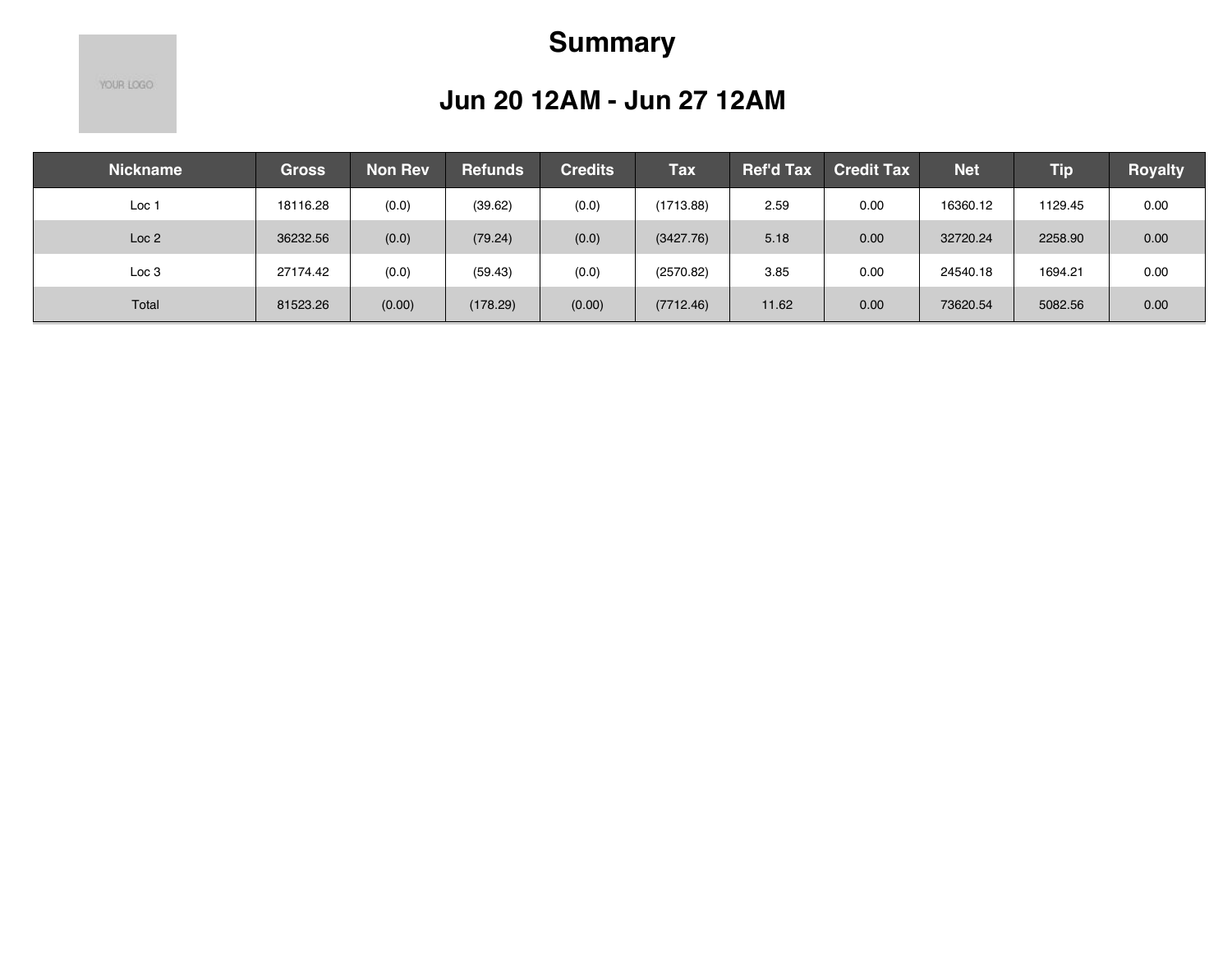## **Loc 1**

YOUR LOGO

| <b>Gross</b>      | <b>Non Rev</b>              | <b>Refunds</b>     |  | <b>Credits</b>     | <b>Tax</b> | <b>Ref'd Tax</b>                  | <b>Credit Tax</b>                 |              | <b>Net</b>               | <b>Tip</b>      |  | <b>Royalty</b>           |
|-------------------|-----------------------------|--------------------|--|--------------------|------------|-----------------------------------|-----------------------------------|--------------|--------------------------|-----------------|--|--------------------------|
| 2588.04           | (0.0)                       | (5.66)             |  | (0.0)              | (244.84)   | 0.37                              | 0.00                              |              | 2337.16                  | 161.35          |  | 0.00                     |
|                   |                             | <b>Tender Type</b> |  |                    |            |                                   |                                   |              |                          |                 |  |                          |
|                   | <b>Credit Card</b>          |                    |  |                    |            |                                   | 1745.43                           |              |                          |                 |  |                          |
|                   |                             | Cash               |  |                    |            |                                   |                                   |              | 842.61                   |                 |  |                          |
|                   |                             | <b>Card Type</b>   |  |                    |            |                                   |                                   |              |                          |                 |  |                          |
|                   |                             | <b>VISA</b>        |  |                    |            |                                   |                                   |              | 976.82                   |                 |  |                          |
|                   |                             | <b>DISCOVER</b>    |  |                    |            |                                   |                                   |              | 508.22                   |                 |  |                          |
|                   |                             | GIFT_CARD          |  |                    |            |                                   |                                   |              | 260.39                   |                 |  |                          |
| <b>Adjustment</b> |                             |                    |  | <b>Amount</b>      |            |                                   | <b>Tax Amount</b>                 | <b>Count</b> |                          |                 |  |                          |
| Refund            |                             |                    |  | 5.66               |            |                                   | 0.37                              | 1.00         |                          |                 |  |                          |
| Credit            |                             |                    |  | 0.00               |            |                                   | 0.00                              | 0.00         |                          |                 |  |                          |
|                   | <b>Category Name</b>        |                    |  |                    |            | <b>Net Sales</b>                  |                                   | <b>Count</b> |                          |                 |  |                          |
|                   | <b>Desserts</b>             |                    |  |                    | 79.28      |                                   |                                   | 14.00        |                          |                 |  |                          |
|                   | Dinner                      |                    |  |                    | 220.54     |                                   |                                   | 51.00        |                          |                 |  |                          |
|                   | <b>Drinks</b>               |                    |  |                    |            | 921.82                            |                                   | 168.00       |                          |                 |  |                          |
|                   | Non-Alcoholic<br>Speciality |                    |  | 266.12<br>430.00   |            |                                   |                                   |              | 112.00                   |                 |  |                          |
|                   | Sides                       |                    |  | 90.40              |            |                                   |                                   |              |                          | 125.00<br>13.00 |  |                          |
|                   | Items With No Category      |                    |  | 579.88             |            |                                   |                                   | 108.00       |                          |                 |  |                          |
|                   | <b>Discount Name</b>        |                    |  |                    |            | <b>Amount</b>                     |                                   |              |                          | Count           |  |                          |
|                   | Happy Hour                  |                    |  |                    |            | $-44.70$                          |                                   |              |                          | 11.00           |  |                          |
|                   | <b>Free Entree</b>          |                    |  |                    |            | $-22.47$                          |                                   |              |                          | 6.00            |  |                          |
|                   | <b>Weekend Special</b>      |                    |  |                    |            | $-29.42$                          |                                   |              |                          | 9.00            |  |                          |
|                   | <b>Employee Discount</b>    |                    |  |                    | $-18.61$   |                                   |                                   |              |                          | 4.00            |  |                          |
|                   | 50% Off                     |                    |  |                    |            | $-54.40$                          |                                   |              |                          | 12.00           |  |                          |
| <b>Item Name</b>  |                             | <b>Amount Sold</b> |  | <b>Number Sold</b> |            | <b>Amount</b><br><b>Exchanged</b> | <b>Number</b><br><b>Exchanges</b> |              | <b>Amount</b><br>Refunds |                 |  | <b>Number</b><br>Refunds |
| <b>Budweiser</b>  |                             | 360.45             |  | 55.00              |            | 0.00                              | 0.00                              |              | 0.00                     |                 |  | 0.00                     |
| Beer              |                             | 270.74             |  | 45.00              |            | 0.00                              | 0.00                              |              | 0.00                     |                 |  | 0.00                     |
| Gin               |                             | 172.99             |  | 42.00              |            | 0.00                              | 0.00                              |              | 0.00                     |                 |  | 0.00                     |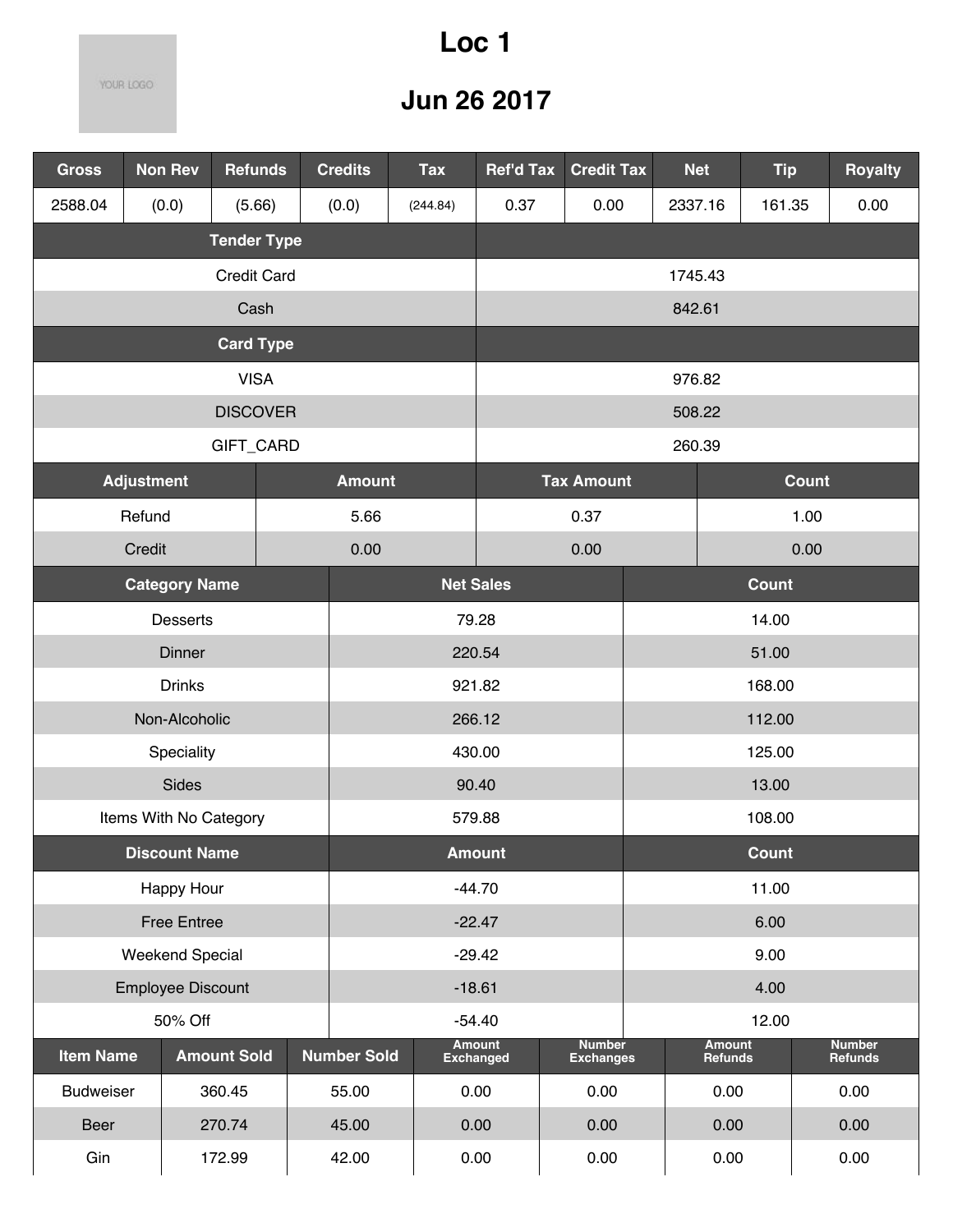| Sprite                     | 155.33               | 28.00 | 0.00          | 0.00 | 0.00         | 0.00 |  |  |
|----------------------------|----------------------|-------|---------------|------|--------------|------|--|--|
| Martini                    | 148.21               | 16.00 | 0.00          | 0.00 | 0.00         | 0.00 |  |  |
| Tequila                    | 107.85               | 12.00 | 0.00          | 0.00 | 0.00         | 0.00 |  |  |
| Vodka                      | 105.01               | 10.00 | 0.00          | 0.00 | 0.00         | 0.00 |  |  |
| Corona                     | 87.00                | 12.00 | 0.00          | 0.00 | 0.00         | 0.00 |  |  |
| Margarita                  | 79.70                | 7.00  | 0.00          | 0.00 | 0.00         | 0.00 |  |  |
| Sam Adams                  | 75.12                | 11.00 | 0.00          | 0.00 | 0.00         | 0.00 |  |  |
| Rum                        | 64.18                | 6.00  | 0.00          | 0.00 | 0.00         | 0.00 |  |  |
| <b>Turkey</b>              | 62.11                | 8.00  | 0.00          | 0.00 | 0.00         | 0.00 |  |  |
| Goose Island<br><b>IPA</b> | 55.99                | 8.00  | 0.00          | 0.00 | 0.00         | 0.00 |  |  |
| Whiskey                    | 54.88                | 5.00  | 0.00          | 0.00 | 0.00         | 0.00 |  |  |
| Coke                       | 54.81                | 15.00 | 0.00          | 0.00 | 0.00         | 0.00 |  |  |
| <b>House Red</b>           | 49.84                | 4.00  | 0.00          | 0.00 | 0.00         | 0.00 |  |  |
| <b>Ball Pen</b>            | 47.08                | 20.00 | 0.00          | 0.00 | 0.00         | 0.00 |  |  |
| Diet Coke                  | 41.22                | 13.00 | 0.00          | 0.00 | 0.00         | 0.00 |  |  |
| Queso                      | 40.57                | 30.00 | 0.00          | 0.00 | 0.00         | 0.00 |  |  |
| Guac                       | 38.00                | 14.00 | 0.00          | 0.00 | 0.00         | 0.00 |  |  |
|                            | <b>Modifier Name</b> |       | <b>Amount</b> |      | <b>Count</b> |      |  |  |
|                            | Lemon                |       | 197.98        |      | 23.00        |      |  |  |
|                            | Cherry               |       | 254.78        |      | 37.00        |      |  |  |
|                            | Cheddar              |       | 256.89        |      | 39.00        |      |  |  |
|                            | Swiss                |       | 577.64        |      | 31.00        |      |  |  |
|                            | Toasted              |       | 288.68        |      | 25.00        |      |  |  |
|                            | <b>With Salad</b>    |       | 500.33        |      | 30.00        |      |  |  |
|                            | Extra Side           |       | 604.75        |      | 32.00        |      |  |  |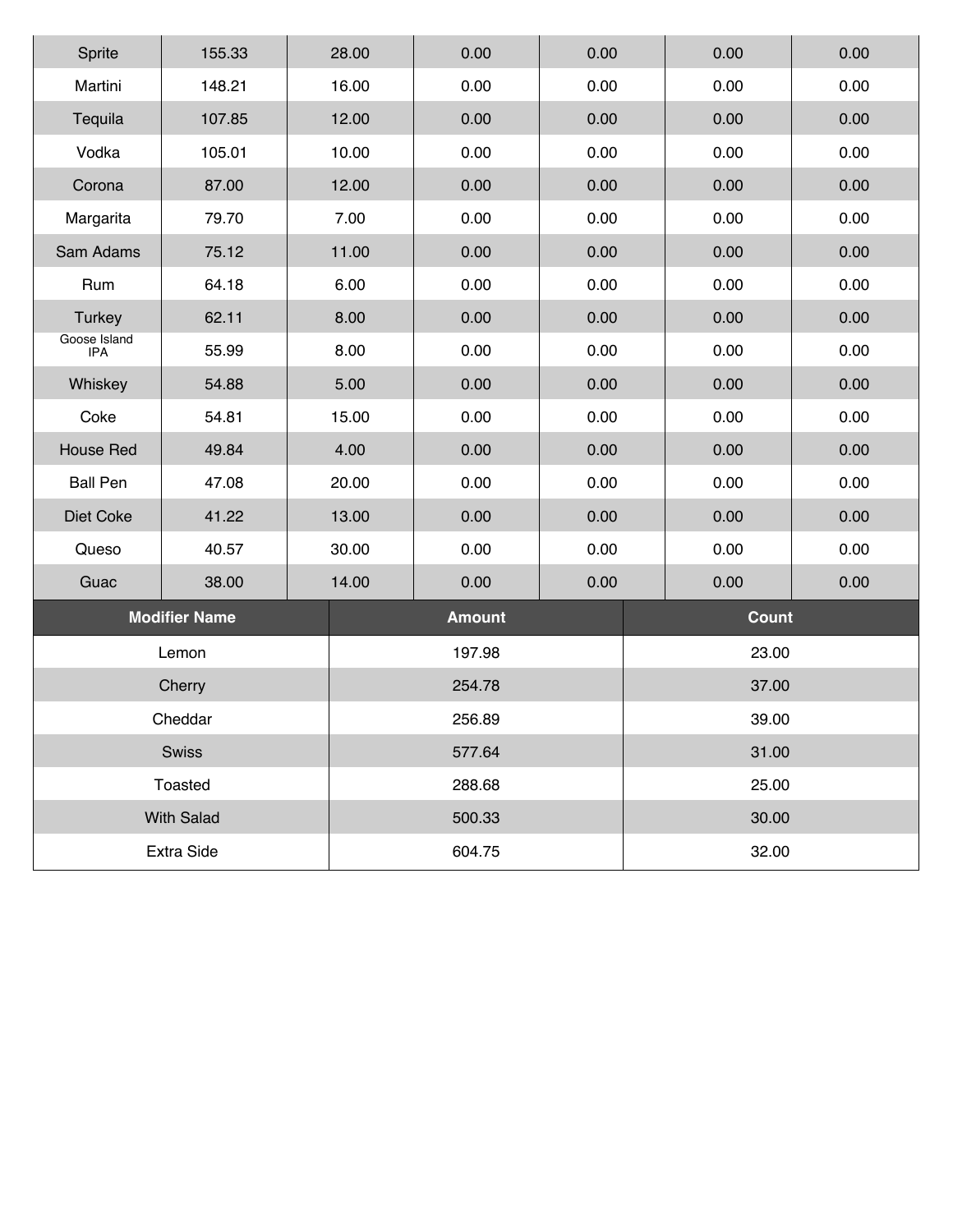## **Loc 2**

YOUR LOGO

| <b>Gross</b>       | <b>Non Rev</b>           | <b>Refunds</b>     |  | <b>Credits</b>     | <b>Tax</b>      | <b>Ref'd Tax</b>                  |                   | <b>Credit Tax</b>                 | <b>Net</b>               | <b>Tip</b>      |  | <b>Royalty</b>           |
|--------------------|--------------------------|--------------------|--|--------------------|-----------------|-----------------------------------|-------------------|-----------------------------------|--------------------------|-----------------|--|--------------------------|
| 5176.08            | (0.0)                    | (11.32)            |  | (0.0)              | (489.68)        | 0.74                              |                   | 0.00                              | 4674.32                  | 322.70          |  | 0.00                     |
|                    |                          | <b>Tender Type</b> |  |                    |                 |                                   |                   |                                   |                          |                 |  |                          |
|                    |                          | <b>Credit Card</b> |  |                    |                 |                                   |                   | 3490.86                           |                          |                 |  |                          |
| Cash<br>1685.22    |                          |                    |  |                    |                 |                                   |                   |                                   |                          |                 |  |                          |
|                    |                          | <b>Card Type</b>   |  |                    |                 |                                   |                   |                                   |                          |                 |  |                          |
|                    |                          | <b>VISA</b>        |  |                    |                 |                                   |                   |                                   | 1953.64                  |                 |  |                          |
|                    |                          | <b>DISCOVER</b>    |  |                    |                 |                                   |                   |                                   | 1016.44                  |                 |  |                          |
|                    |                          | GIFT_CARD          |  |                    |                 |                                   |                   |                                   | 520.78                   |                 |  |                          |
|                    | <b>Adjustment</b>        |                    |  | <b>Amount</b>      |                 |                                   | <b>Tax Amount</b> |                                   | <b>Count</b>             |                 |  |                          |
|                    | Refund                   |                    |  | 11.32              |                 | 0.74                              |                   |                                   | 3.00                     |                 |  |                          |
|                    | Credit                   |                    |  | 0.00               |                 | 0.00<br>0.00                      |                   |                                   |                          |                 |  |                          |
|                    | <b>Category Name</b>     |                    |  |                    |                 | <b>Net Sales</b><br><b>Count</b>  |                   |                                   |                          |                 |  |                          |
|                    | <b>Desserts</b>          |                    |  |                    | 158.56<br>28.00 |                                   |                   |                                   |                          |                 |  |                          |
|                    | <b>Dinner</b>            |                    |  | 441.08<br>102.00   |                 |                                   |                   |                                   |                          |                 |  |                          |
|                    | <b>Drinks</b>            |                    |  |                    |                 | 1843.64                           |                   | 336.00                            |                          |                 |  |                          |
|                    | Non-Alcoholic            |                    |  |                    |                 | 532.24                            |                   |                                   |                          | 224.00          |  |                          |
|                    | Speciality<br>Sides      |                    |  |                    |                 | 860.00<br>180.80                  |                   |                                   |                          | 250.00<br>26.00 |  |                          |
|                    | Items With No Category   |                    |  |                    |                 | 1159.76                           |                   |                                   | 216.00                   |                 |  |                          |
|                    | <b>Discount Name</b>     |                    |  |                    |                 | <b>Amount</b>                     |                   |                                   |                          | Count           |  |                          |
|                    | <b>Happy Hour</b>        |                    |  |                    |                 | $-89.40$                          |                   |                                   |                          | 22.00           |  |                          |
|                    | <b>Free Entree</b>       |                    |  |                    |                 | $-44.94$                          |                   |                                   |                          | 12.00           |  |                          |
|                    | <b>Weekend Special</b>   |                    |  |                    |                 | $-58.84$                          |                   |                                   |                          | 18.00           |  |                          |
|                    | <b>Employee Discount</b> |                    |  |                    |                 | $-37.22$                          |                   |                                   |                          | 8.00            |  |                          |
|                    | 50% Off                  |                    |  |                    |                 | 24.00<br>$-108.80$                |                   |                                   |                          |                 |  |                          |
| <b>Item Name</b>   |                          | <b>Amount Sold</b> |  | <b>Number Sold</b> |                 | <b>Amount</b><br><b>Exchanged</b> |                   | <b>Number</b><br><b>Exchanges</b> | <b>Amount</b><br>Refunds |                 |  | <b>Number</b><br>Refunds |
| Rum                |                          | 720.90             |  | 110.00             |                 | 0.00                              |                   | 0.00                              | 0.00                     |                 |  | 0.00                     |
| <b>Small Drink</b> |                          | 541.48             |  | 90.00              |                 | 0.00                              |                   | 0.00                              | 0.00                     |                 |  | 0.00                     |
| <b>Burger</b>      |                          | 345.98             |  | 84.00              |                 | 0.00                              |                   | 0.00                              | 0.00                     |                 |  | 0.00                     |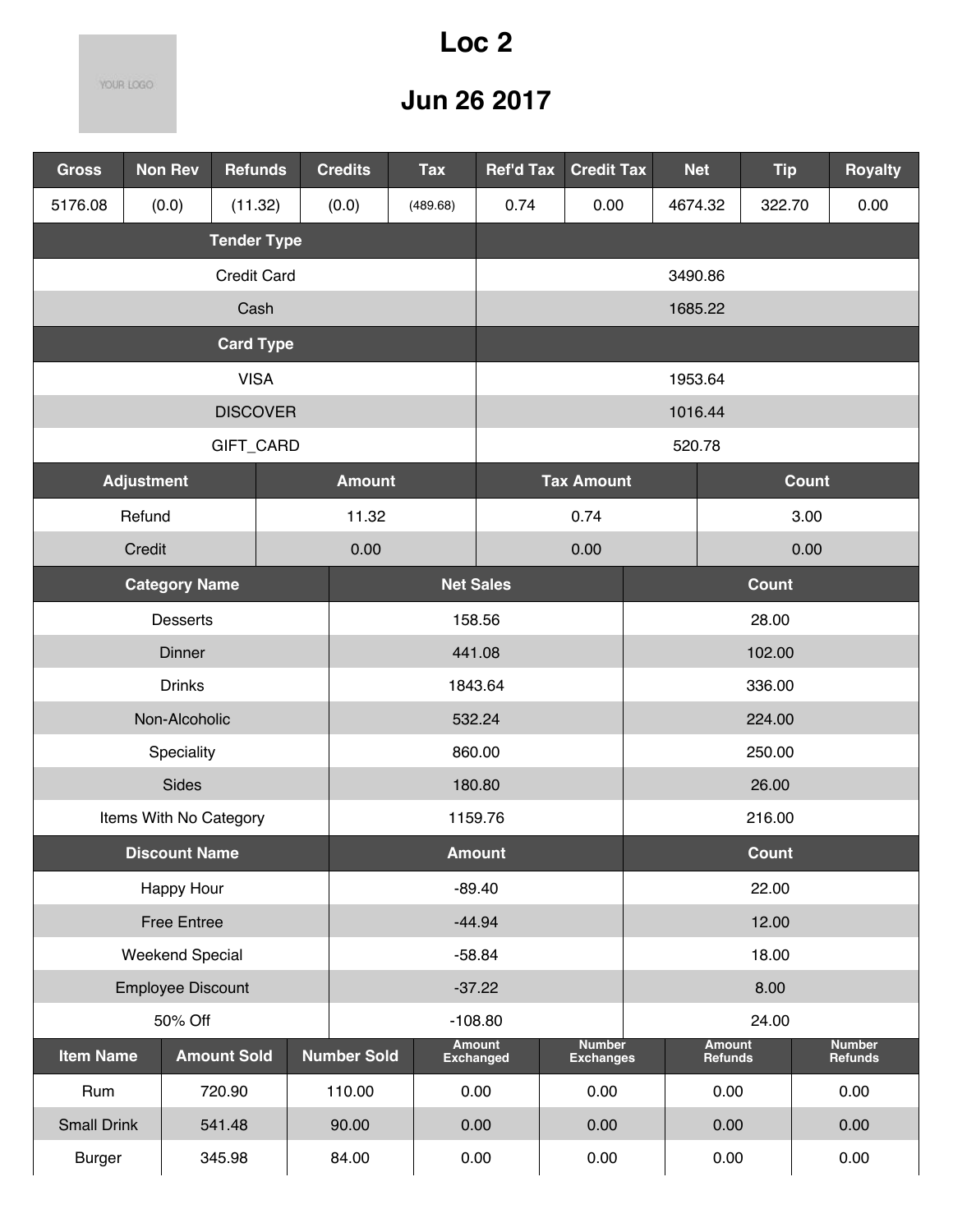| Ham                | 310.66               | 56.00 | 0.00            | 0.00  | 0.00         | 0.00 |  |  |
|--------------------|----------------------|-------|-----------------|-------|--------------|------|--|--|
| Diet Coke          | 296.42               | 32.00 | 0.00            | 0.00  | 0.00         | 0.00 |  |  |
| <b>Bud Light</b>   | 215.70               | 24.00 | 0.00            | 0.00  | 0.00         | 0.00 |  |  |
| House White        | 210.02               | 20.00 | 0.00            | 0.00  | 0.00         | 0.00 |  |  |
| Water              | 174.00               | 24.00 | 0.00            | 0.00  | 0.00         | 0.00 |  |  |
| Avacado            | 159.40               | 14.00 | 0.00            | 0.00  | 0.00         | 0.00 |  |  |
| Manhattan          | 150.24               | 22.00 | 0.00            | 0.00  | 0.00         | 0.00 |  |  |
| Sprite             | 128.36               | 12.00 | 0.00            | 0.00  | 0.00         | 0.00 |  |  |
| Queso              | 124.22               | 16.00 | 0.00            | 0.00  | 0.00         | 0.00 |  |  |
| Gin                | 111.98               | 16.00 | 0.00            | 0.00  | 0.00         | 0.00 |  |  |
| Guac               | 109.76               | 10.00 | 0.00            | 0.00  | 0.00         | 0.00 |  |  |
| <b>Tonic Water</b> | 109.62               | 30.00 | 0.00            | 0.00  | 0.00         | 0.00 |  |  |
| Stella Artois      | 99.68                | 8.00  | 0.00            | 0.00  | 0.00         | 0.00 |  |  |
| <b>Ball Pen</b>    | 94.16                | 40.00 | 0.00            | 0.00  | 0.00         | 0.00 |  |  |
| <b>Turkey</b>      | 82.44                | 26.00 | 0.00            | 0.00  | 0.00         | 0.00 |  |  |
| House Red          | 81.14                | 60.00 | 0.00            | 0.00  | 0.00         | 0.00 |  |  |
| Chicken            | 76.00                | 28.00 | 0.00            | 0.00  | 0.00         | 0.00 |  |  |
|                    | <b>Modifier Name</b> |       | <b>Amount</b>   |       | <b>Count</b> |      |  |  |
|                    | Lemon                |       | 548.94          |       | 30.00        |      |  |  |
|                    | Cherry               |       | 890.69          |       | 17.00        |      |  |  |
|                    | Cheddar              |       | 575.74          | 31.00 |              |      |  |  |
|                    | <b>Swiss</b>         |       | 39.00<br>975.84 |       |              |      |  |  |
|                    | Toasted              |       | 28.00<br>418.28 |       |              |      |  |  |
|                    | <b>With Salad</b>    |       | 38.00<br>905.71 |       |              |      |  |  |
|                    | Extra Side           |       | 965.61          |       | 39.00        |      |  |  |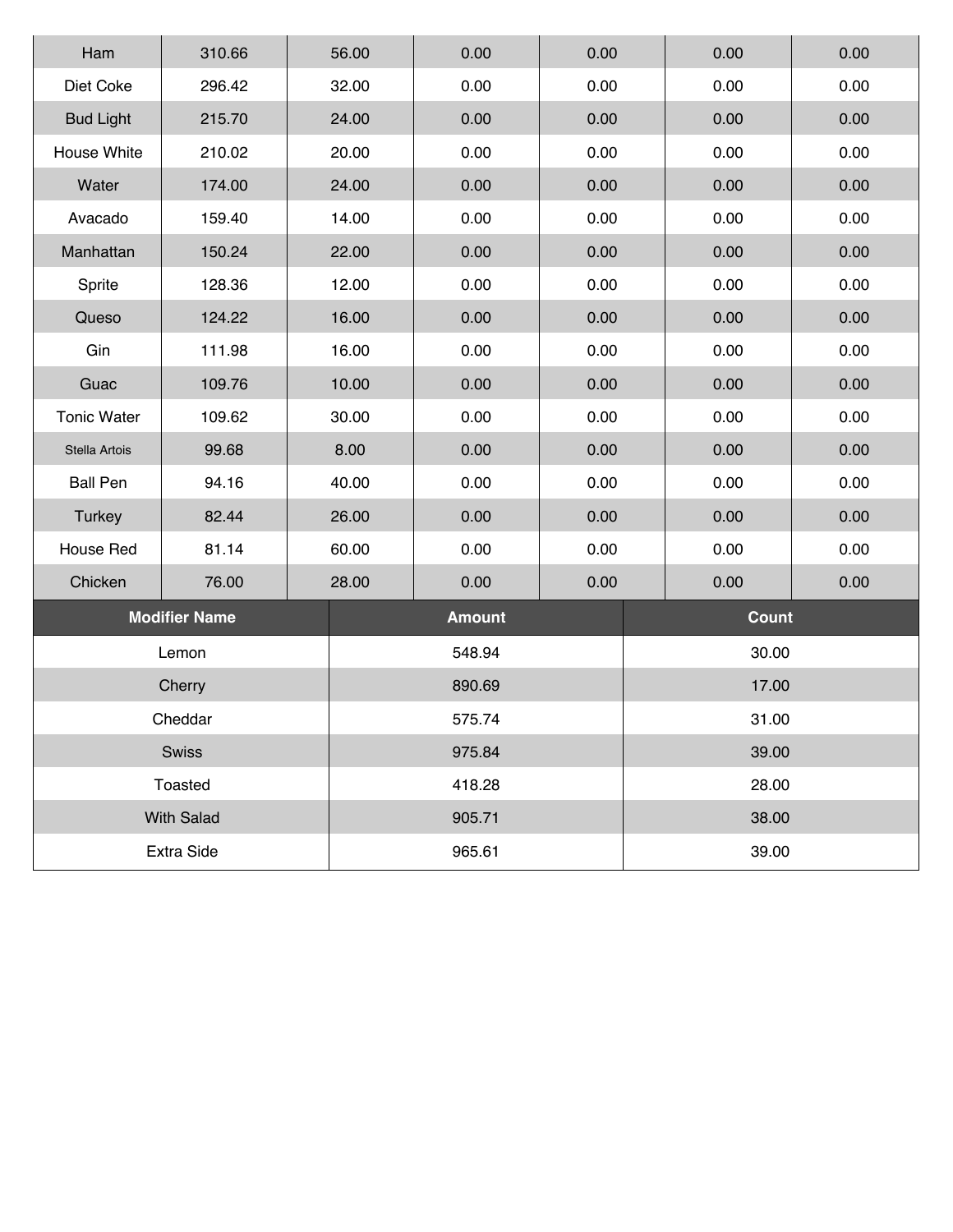## **Loc 3**

YOUR LOGO

| <b>Gross</b>     | <b>Non Rev</b>           | <b>Refunds</b>     |  | <b>Credits</b>     | <b>Tax</b> | <b>Ref'd Tax</b>                                                     |        | <b>Credit Tax</b> | <b>Net</b> |         | <b>Tip</b>    |              | <b>Royalty</b> |
|------------------|--------------------------|--------------------|--|--------------------|------------|----------------------------------------------------------------------|--------|-------------------|------------|---------|---------------|--------------|----------------|
| 3882.06          | (0.0)                    | (8.49)             |  | (0.0)              | (367.26)   | 0.55                                                                 |        | 0.00              | 3505.74    |         | 242.03        |              | 0.00           |
|                  |                          | <b>Tender Type</b> |  |                    |            |                                                                      |        |                   |            |         |               |              |                |
|                  |                          | <b>Credit Card</b> |  |                    |            |                                                                      |        |                   | 2618.14    |         |               |              |                |
|                  |                          | Cash               |  |                    |            |                                                                      |        |                   | 1263.91    |         |               |              |                |
|                  |                          | <b>Card Type</b>   |  |                    |            |                                                                      |        |                   |            |         |               |              |                |
|                  | <b>VISA</b>              |                    |  |                    |            |                                                                      |        |                   | 1465.23    |         |               |              |                |
|                  |                          | <b>DISCOVER</b>    |  |                    |            |                                                                      |        |                   | 762.33     |         |               |              |                |
|                  |                          | GIFT_CARD          |  |                    |            |                                                                      |        |                   | 390.58     |         |               |              |                |
|                  | <b>Adjustment</b>        |                    |  | <b>Amount</b>      |            |                                                                      |        | <b>Tax Amount</b> |            |         |               | <b>Count</b> |                |
|                  | Refund                   |                    |  | 8.49               |            |                                                                      |        | 0.55              |            |         |               | 2.00         |                |
|                  | Credit                   |                    |  | 0.00               |            |                                                                      |        | 0.00              |            |         |               | 0.00         |                |
|                  | <b>Category Name</b>     |                    |  |                    |            | <b>Net Sales</b>                                                     |        |                   |            |         | <b>Count</b>  |              |                |
|                  | <b>Desserts</b>          |                    |  | 118.92<br>21.00    |            |                                                                      |        |                   |            |         |               |              |                |
|                  | Dinner                   |                    |  | 330.81<br>76.00    |            |                                                                      |        |                   |            |         |               |              |                |
|                  | <b>Drinks</b>            |                    |  |                    |            | 1382.73                                                              | 252.00 |                   |            |         |               |              |                |
|                  | Non-Alcoholic            |                    |  |                    |            | 399.18                                                               |        |                   |            |         | 168.00        |              |                |
|                  | Speciality               |                    |  |                    |            | 645.00                                                               |        |                   |            |         | 187.00        |              |                |
|                  | <b>Sides</b>             |                    |  | 135.60<br>19.00    |            |                                                                      |        |                   |            |         |               |              |                |
|                  | Items With No Category   |                    |  |                    |            | 869.82                                                               |        |                   |            |         | 162.00        |              |                |
|                  | <b>Discount Name</b>     |                    |  |                    |            | <b>Amount</b>                                                        |        |                   |            |         | <b>Count</b>  |              |                |
|                  | Happy Hour               |                    |  |                    |            | $-67.05$                                                             |        |                   |            |         | 16.00         |              |                |
|                  | <b>Free Entree</b>       |                    |  |                    |            | $-33.71$                                                             |        |                   |            |         | 9.00          |              |                |
|                  | <b>Weekend Special</b>   |                    |  |                    |            | $-44.13$                                                             |        |                   |            |         | 13.00         |              |                |
|                  | <b>Employee Discount</b> |                    |  |                    |            | $-27.92$                                                             |        |                   |            |         | 6.00          |              |                |
|                  | 50% Off                  |                    |  |                    |            | $-81.60$<br>18.00<br><b>Amount</b><br><b>Number</b><br><b>Amount</b> |        |                   |            |         | <b>Number</b> |              |                |
| <b>Item Name</b> |                          | <b>Amount Sold</b> |  | <b>Number Sold</b> |            | <b>Exchanged</b>                                                     |        | <b>Exchanges</b>  |            | Refunds |               |              | Refunds        |
| Sam Adams        |                          | 540.67             |  | 82.00              |            | 0.00                                                                 |        | 0.00              |            | 0.00    |               |              | 0.00           |
| Vodka            |                          | 406.11             |  | 67.00              |            | 0.00                                                                 |        | 0.00              |            | 0.00    |               |              | 0.00           |
| Water            |                          | 259.49             |  | 63.00              |            | 0.00                                                                 |        | 0.00              |            | 0.00    |               |              | 0.00           |